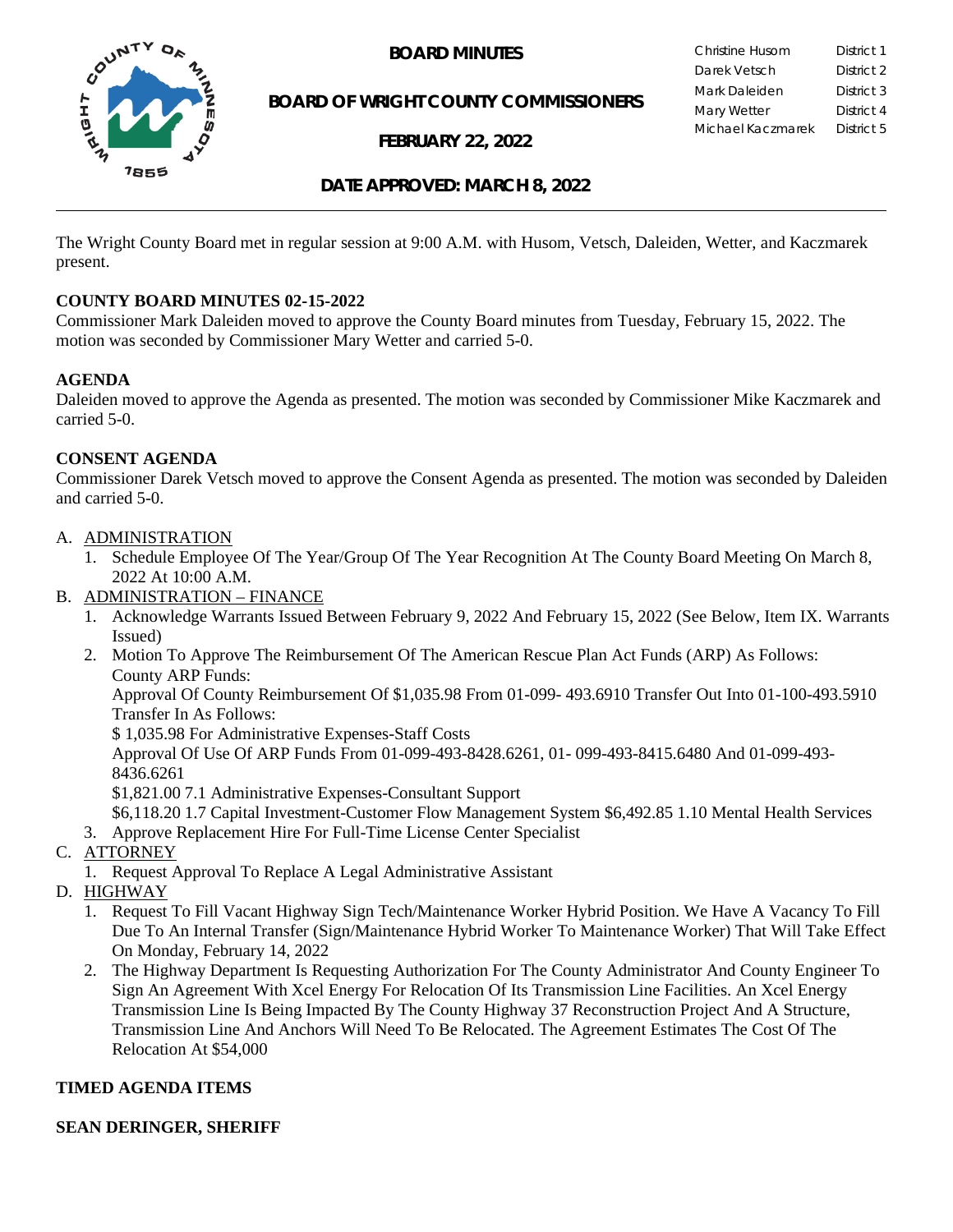## Sheriff Deringer Would Like To Recognize Captain Annette Habisch-Peterson On Her Upcoming Retirement At The End Of February

Sheriff Deringer stated Captain Annette Habisch-Peterson is the last member of the Sheriff's Office hired by former Sheriff Darrell Wolff. Habisch-Peterson has served the Sheriff's Office for more than 35 years. Habisch-Peterson started was hired as a full-time Deputy in the patrol division in 1988. Throughout her career Habisch-Peterson held several roles including Investigator in the narcotics division, Detective in the Criminal Investigations Division (CID), CID Sergeant, Communications Dispatch Sergeant, and Administrative Lieutenant. Since 2016, Habisch-Peterson has been the CID Captain. Additionally, Habisch-Peterson was a Sheriff's Explorer, matron, worked in the jail and in dispatch, has been part of the Wright County Honor Guard, and part of Minnesota Law Enforcement Memorial Association (LEMA).

Deringer presented Habisch-Peterson with her retirement plaque. Habisch-Peterson thanked her parents, her husband Pete, the rest of her family, past Sheriffs, and coworkers for support over the years.

## **LINDSEY MEYER, ADMINISTRATION - FINANCE**

Approve Amendment To Agreement Between Wright County And Tyler Technologies Originally Dated 4/7/2020 For The Implementation Of A Property Tax Management System

Vetsch questioned if the contract is through Minnesota Counties Computer Cooperative (MnCCC). Finance Director Lindsey Meyer stated the contract is directly with Tyler Technologies.

Daleiden moved to approve the amendment to the agreement between Wright County and Tyler Technologies. The motion was seconded by Vetsch and carried 5-0.

# **MARC MATTICE, PARKS & RECREATION**

Request To Set Date And Time For A Public Hearing Related To Two Outdoor Recreation Grant Applications Parks & Recreation Operations Manager Bradley Harrington stated there is a \$300,000 grant application with a \$300,000 match from American Rescue Plan (ARP) funds to assist with redevelopment expenses at Schroeder Park planned for 2023. The other is a \$75,000 grant application with a \$125,000 match from ARP funds to assist with purchasing and installing replacement playground equipment at Montissippi Park planned for 2024. Harrington added the applications must be submitted before the end of March.

After discussion, Vetsch moved to schedule a public hearing at 9:30 a.m. at the Tuesday, March 22 board meeting. The motion was seconded by Kaczmarek and carried 5-0.

## **VIRGIL HAWKINS, HIGHWAY DEPARTMENT**

Approve The 2022 Maintenance Agreements For Seven (7) Cities: Elk River, Monticello, Montrose, Waverly, Howard Lake, Maple Lake, And Delano. The Maintenance Agreements With These Cities Specify The Terms Of The County Reimbursement To Each City For Maintenance Services Provided By The Cities On Our Highway System Daleiden stated he is grateful the cities and county have worked together on these agreements. Kaczmarek stated the cities have already approved the contracts. Highway Engineer Virgil Hawkins stated his department works with each city to determine how snow and ice will be controlled.

Daleiden moved to approve the 2022 Maintenance Agreements for seven cities. The motion was seconded by Vetsch and carried 5-0.

## **ITEMS FOR CONSIDERATION**

## **ADMINISTRATION**

## Energy Transition Advisory Committee Appointment

Commissioner Christine Husom stated Rose Thelen has withdrawn her application. Daleiden expressed his support for Vetsch, as he lives in the district and represents the people that will be most affected by the changes. Vetsch stated he has gathered the necessary credentials to apply for the position. Vetsch added he would be honored to serve. Husom added Vetsch has been very involved with Central Mississippi River Regional Planning Partnership (CMRP) and thinks he would do a great job serving on the committee. Kaczmarek stated he thinks it is good to have a commissioner as a representative on the committee.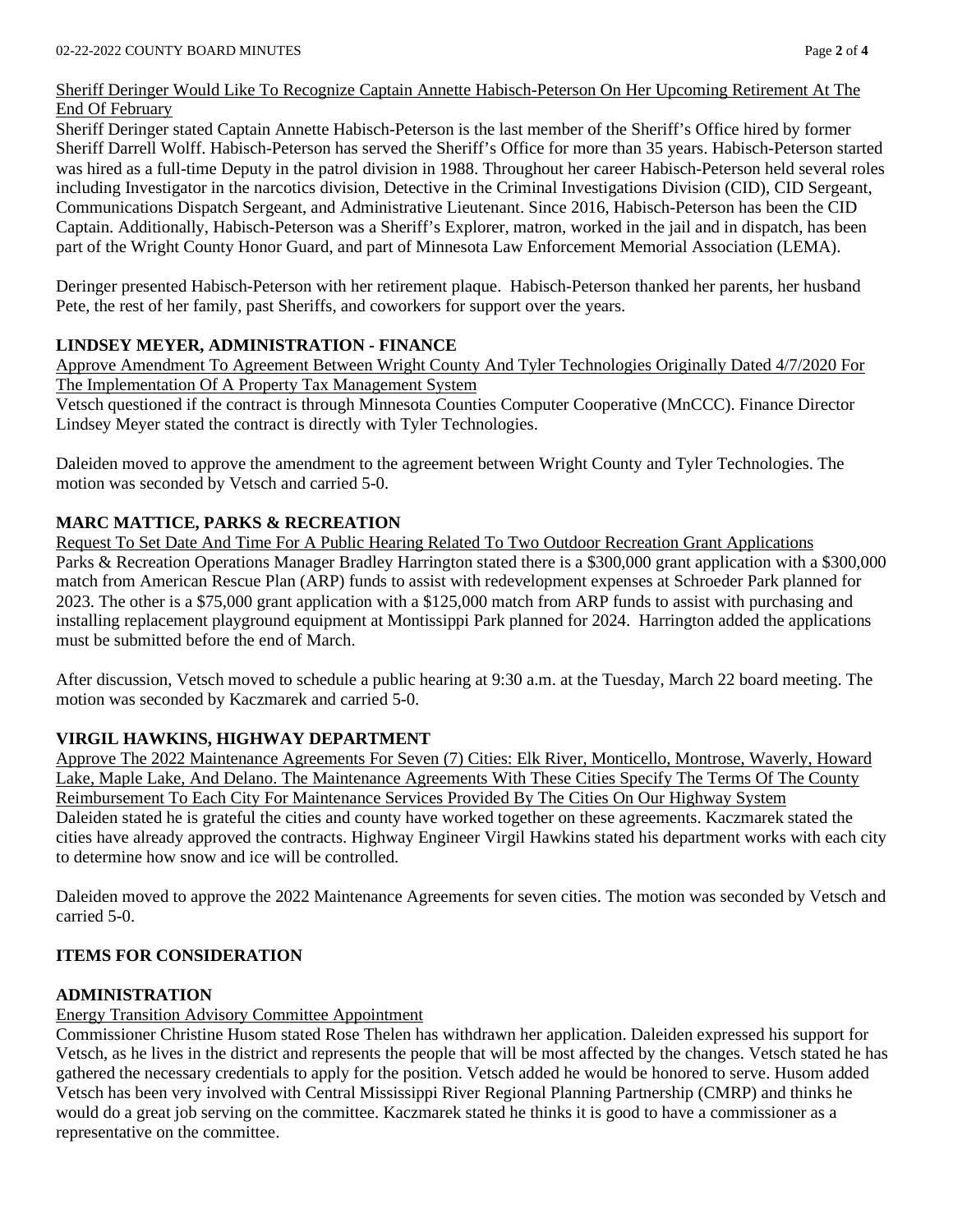Daleiden moved to endorse Vetsch's Energy Transition Advisory Committee application. The motion was seconded by Kaczmarek and carried 5-0.

Schedule A Committee Of The Whole Meeting To Review CIP Process Updates And Recommended 2022 CIP Projects Daleiden moved to schedule a Committee of the Whole meeting at 10:00 a.m. Monday, February 28. The motion was seconded by Kaczmarek and carried 5-0.

Schedule A Broadband Committee Meeting. Suggested Dates: Week Of March 21 Or Week Of March 28 Vetsch moved to schedule a Broadband Committee meeting at 10:00 a.m. Monday, March 28. The motion was seconded by Daleiden and carried 5-0.

Schedule A Closed Session Committee Of The Whole Meeting To Discuss The County Administrator's Performance, Minn. Stat. 13D.05 Subd. 3

Daleiden requested to postpone scheduling a Closed Session Committee of the Whole meeting until the Administration Department is fully staffed. Daleiden stated the commissioners can provide guidance and work with County Administrator Lee Kelly to determine what the future will hold. Husom added Kelly is being pulled in all directions.

Daleiden moved to table scheduling the Closed Session Committee of the Whole meeting. The motion was seconded by Wetter and carried 5-0.

## **ADVISORY COMMITTEE / ADVISORY BOARD UPDATES**

Minnesota Rural Counties (MRC). Kaczmarek stated there was discussion about a potential of \$200,000 available for broadband from multiple funding sources. Staff should contact the Office of Broadband Development and the Office of Economic Development for more information. MRC initiatives were discussed and Kaczmarek brought up the lack of Driver and Vehicle Services (DVS) available for residents. MRC has some concern but doesn't consider DVS to be an initiative. There are issues getting Commercial Driver's Licenses (CDL). The rule has tightened for farmers; now if farmers drive 150 miles, they are considered commercial drivers.

County Fair Board. The circus is confirmed for this year. There will no longer be fair books, instead there will be an online sponsorship for different events. There is an incentive for grandstand passes if a certain amount is donated. A lot of money was spent on the program books, but it was difficult to evaluate the return. Kids under 17 are eligible for free entry.

Fire Chiefs and Emergency Management. The group is trying to determine how much support there is for a fire training facility and how much money each department will pledge.

Ditch Meeting. Carver, McLeod, and Wright County share a ditch with a percentage assessed to each county. There have been questions with the bids. There is a 40-50 cent an acre difference in price. Carver has not done any big ditch projects. There will be a meeting with both companies that bid to ask for further clarification. The counties need to determine the urgency of the project and if it is possible to wait for a company with a lower rate.

Wellness Committee. The new Government Center location will have walking paths and the poker walk will be held in June. There will be a scavenger hunt and blood drive in March.

Planning Committee. The committee met on Thursday, February 17. The new Planning & Zoning Administrator did well.

Annandale Safe Schools. The group discussed mental health issues among kids and potential services available to provide help as there are not enough providers currently available. The Health & Human Services Department can be contacted if needed.

Mentorship, Education, and Drug Awareness (MEADA). The Drug Free Communities Coordinator recently became the Executive Director of Safe Communities of Wright County. MEADA is looking forward to filling the vacancy. Some initiatives had to be put on hold such as a movie night for the community. There are impactful films like *Talk. They Hear You*., *Dead on Arrival*, and *Life After You*. There has been discussion of how to use the resources and how to get more kids involved. A grant request was approved for Howard Lake-Waverly-Winsted Public Schools for a forum.